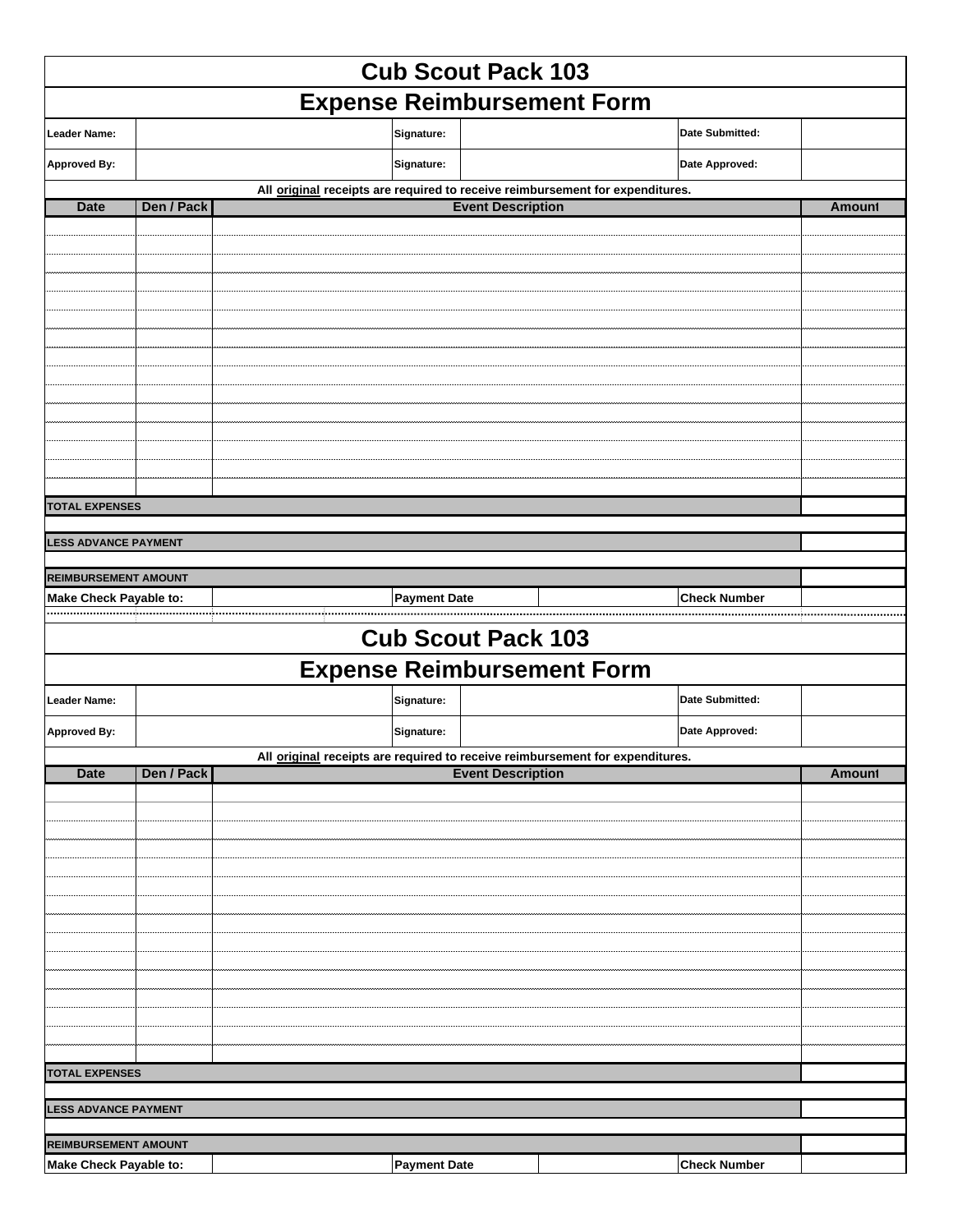| <b>Cub Scout Pack 103</b> |  |                            |                           |                    |                                       |                      |  |               |
|---------------------------|--|----------------------------|---------------------------|--------------------|---------------------------------------|----------------------|--|---------------|
| <b>Deposit Form</b>       |  |                            |                           |                    |                                       |                      |  |               |
| Leader Name:              |  |                            |                           | Den #:             |                                       | Date Submitted:      |  |               |
| Date                      |  | Den / Pack Cash or Check # |                           |                    | <b>Event Description / Scout Name</b> |                      |  | <b>Amount</b> |
|                           |  |                            |                           |                    |                                       |                      |  |               |
|                           |  |                            |                           |                    |                                       |                      |  |               |
|                           |  |                            |                           |                    |                                       |                      |  |               |
|                           |  |                            |                           |                    |                                       |                      |  |               |
|                           |  |                            |                           |                    |                                       |                      |  |               |
|                           |  |                            |                           |                    |                                       |                      |  |               |
|                           |  |                            |                           |                    |                                       |                      |  |               |
|                           |  |                            |                           |                    |                                       |                      |  |               |
|                           |  |                            |                           |                    |                                       |                      |  |               |
|                           |  | <b>Cash Total</b>          |                           | <b>Chech Total</b> |                                       | <b>Deposit Total</b> |  |               |
|                           |  |                            |                           |                    |                                       |                      |  |               |
|                           |  |                            | <b>Cub Scout Pack 103</b> |                    |                                       |                      |  |               |
|                           |  |                            | <b>Deposit Form</b>       |                    |                                       |                      |  |               |
| <b>Leader Name:</b>       |  | Den / Pack Cash or Check # |                           | Den #:             | <b>Event Description / Scout Name</b> | Date Submitted:      |  |               |
| Date                      |  |                            |                           |                    |                                       |                      |  | <b>Amount</b> |
|                           |  |                            |                           |                    |                                       |                      |  |               |
|                           |  |                            |                           |                    |                                       |                      |  |               |
|                           |  |                            |                           |                    |                                       |                      |  |               |
|                           |  |                            |                           |                    |                                       |                      |  |               |
|                           |  |                            |                           |                    |                                       |                      |  |               |
|                           |  |                            |                           |                    |                                       |                      |  |               |
|                           |  |                            |                           |                    |                                       |                      |  |               |
|                           |  |                            |                           |                    |                                       |                      |  |               |
|                           |  |                            |                           |                    |                                       |                      |  |               |
|                           |  | <b>Cash Total</b>          |                           | <b>Chech Total</b> |                                       | <b>Deposit Total</b> |  |               |
|                           |  |                            | <b>Cub Scout Pack 103</b> |                    |                                       |                      |  |               |
|                           |  |                            | <b>Deposit Form</b>       |                    |                                       |                      |  |               |
| <b>Leader Name:</b>       |  |                            |                           | Den #:             |                                       | Date Submitted:      |  |               |
| Date                      |  | Den / Pack Cash or Check # |                           |                    | <b>Event Description / Scout Name</b> |                      |  | <b>Amount</b> |
|                           |  |                            |                           |                    |                                       |                      |  |               |
|                           |  |                            |                           |                    |                                       |                      |  |               |
|                           |  |                            |                           |                    |                                       |                      |  |               |
|                           |  |                            |                           |                    |                                       |                      |  |               |
|                           |  |                            |                           |                    |                                       |                      |  |               |
|                           |  |                            |                           |                    |                                       |                      |  |               |
|                           |  |                            |                           |                    |                                       |                      |  |               |
|                           |  |                            |                           |                    |                                       |                      |  |               |
|                           |  |                            |                           |                    |                                       |                      |  |               |
|                           |  |                            |                           |                    |                                       |                      |  |               |
|                           |  | <b>Cash Total</b>          |                           | <b>Chech Total</b> |                                       | <b>Deposit Total</b> |  |               |